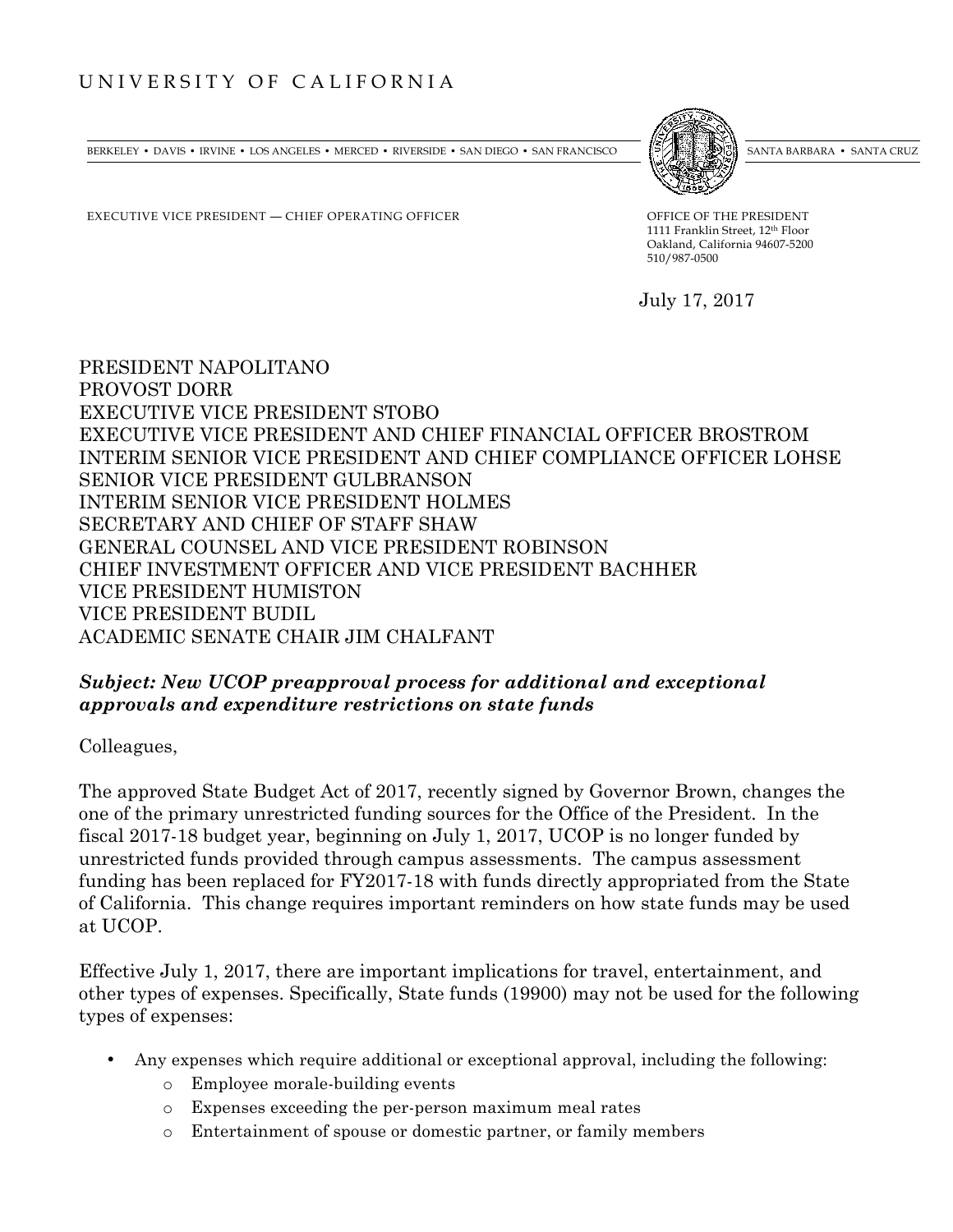July 17, 2017 Page 2

- o Tickets to a sporting, theatrical, or musical event
- o A cash contribution which includes the cost of a meal or registration fee made to a nonprofit organization in connection with an employee's attendance at a fundraising event
- Travel
	- o Exceptional approval for hotel stay within 40 miles of residence/place of business
	- o Spouse or domestic partner travel expenses
	- o Alcoholic beverages
	- o AB 1887 travel restrictions (travel to states listed in AB 1887)
- Alcohol, tobacco
- Sympathy gifts (cash or non-cash)
- Prizes and other gifts (under policy G-41 and G-42) except gifts to students for an academic achievements

Departments funded largely by campus assessment funds (69085) in previous years will see the most impact, as this funding will be replaced with state funds (19900). If you have any questions regarding your department's funding, please contact your UCOP Budget Coordinator. We strongly encourage you to contact your UCOP Budget Coordinator before committing or spending any funding if you have questions about whether an expense is permitted.

## *New UCOP preapproval process and impact on event planning*

To ensure that we are meeting our obligations to oversee the proper use of funds, new preapproval requirements for certain expenditures as noted below are effective immediately.

- *Any expense* that requires *additional or exceptional approval* regardless of funding source must receive preapproval a minimum of two weeks prior to commitment of funds. This new requirement is due to the various funding restrictions, policy changes, and to protect departments from incurring costs that cannot be reimbursed. Please submit all preapproval requests for additional or exceptional approval to exceptions@ucop.edu. Executive Director UCOP Operations Thera Kalmijn is the approver for all items requiring additional or exceptional approval under this new guidance.
- All events should be planned with a 10% buffer in the cost per person meal budget to ensure that any changes made on the day of the event still allow the event to remain within the per person allowances stated in the policy.

Please submit your request through exceptions@ucop.edu before committing funds. The request must include all available documentation, approval from the department head, and business reason for the request. All after-the-fact requests are unlikely to be approved and will require additional approval by me. See the attached FAQs for additional information.